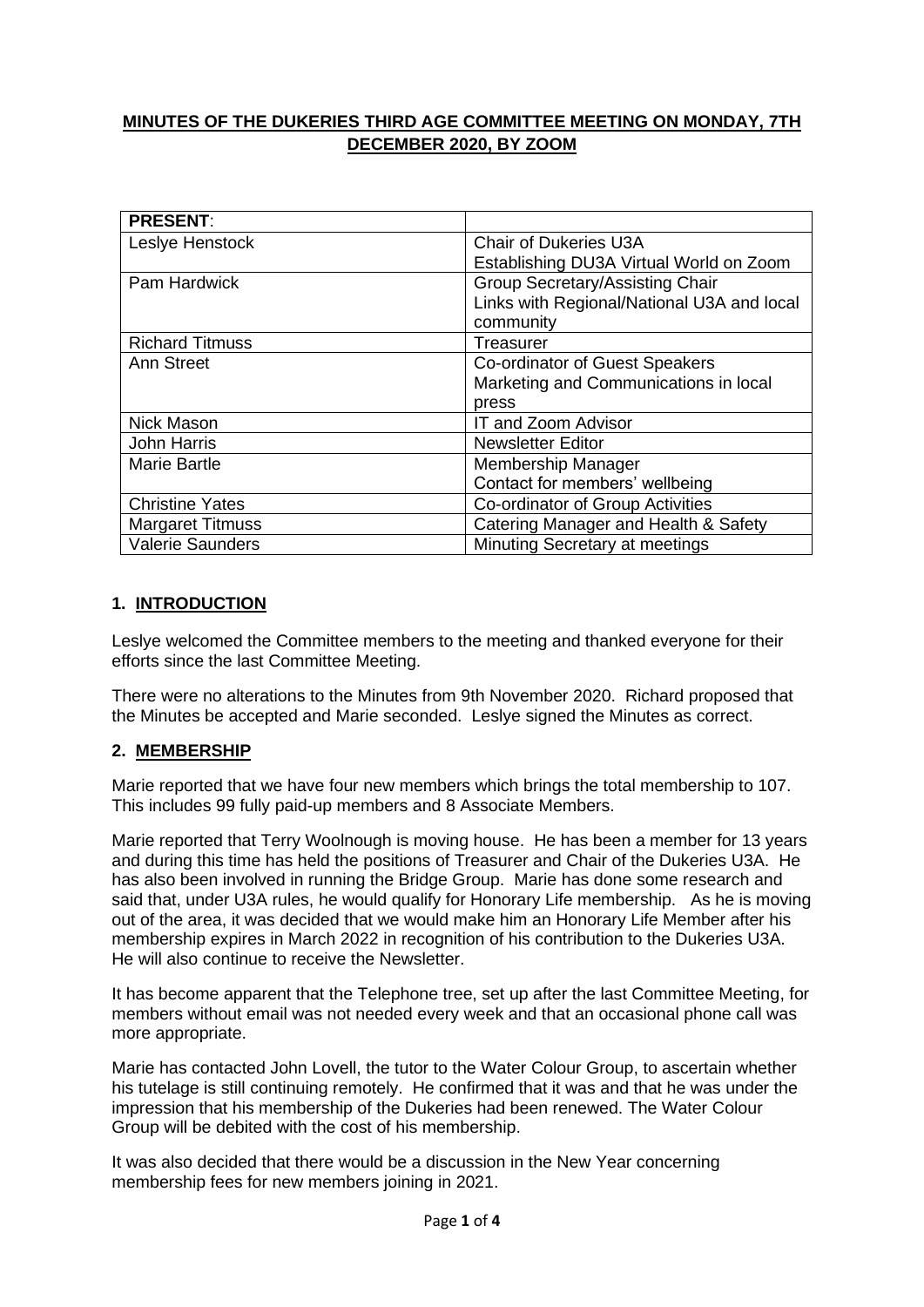# **3. CHRISTMAS CARDS**

Pam confirmed that the Christmas cards that she has donated to send to members were stamped and ready for posting. It was agreed that the recent new members would also receive a card. The Committee agreed that the cost of postage stamps was a justifiable expense in view of savings made on rent of the Jubilee Hall, coffee and biscuits and was the safest way to distribute the cards under the present Covid restrictions.

Pam reported that she will be attending a Peer Support Group for Secretaries on Zoom hosted by West Bridgford U3A on 8<sup>th</sup> December.

#### **4. TREASURER'S REPORT**

Richard had already sent copies of the accounts for November to the Committee and he had nothing further to add in this respect.

Richard reported that we are still experiencing problems with logging on to the on-line bank account with Nat. West. The general opinion was that any problems were related to Nat. West and not to authorised members of the Committee who have tried to access the account. He said that he would try again to sort matters out with the bank in the New Year.

John reported that he has now received the CLA Licence and will send the bank details to Richard.

#### **5. SPEAKERS AND PUBLICITY**

Ann reported that she had researched Speakers who were operating on Zoom with a view to bookings for the Members' Meetings. The average charge was around £50. There was a discussion around whether the cost was justifiable if not many members are taking part in the Zoom meetings.

Ann said that Sharon Pinkett and Patty Bell had volunteered to talk about the Air Ambulance Service and an animal charity at the January meeting. She has been trying to contact them to ascertain whether they are willing to do this on Zoom. Marie will give Ann the email addresses of Sharon and Patty.

Rose Cook-Monk was booked to be the speaker in February but this is still to be confirmed.

Ann has continued to contribute publicity articles to the Sherwood Life and Roundabout magazines. She has also prepared an article for the Edwinstowe magazine for the March issue. Edwinstowe will be a target for new members when the current Covid restrictions have ceased.

Ann asked whether it would be possible to put screen shots of various Zoom activities on the Du3a website. Leslye said that we would have to ensure that no email addresses appeared on the photographs. John and Nick agreed that it would not be a problem to remove the addresses from the photographs and would assist.

Ann is attending a Notts. U3A Publicity Meeting on Zoom on  $10<sup>th</sup>$  December which had previously been postponed.

#### **6. ZOOM MEETINGS**

Leslye gave a vote of thanks to Tony Brewer who has given two Photography presentations on Zoom recently.

She also thanked Jo Gray for her demonstration on how to make a beautiful Christmas wreath.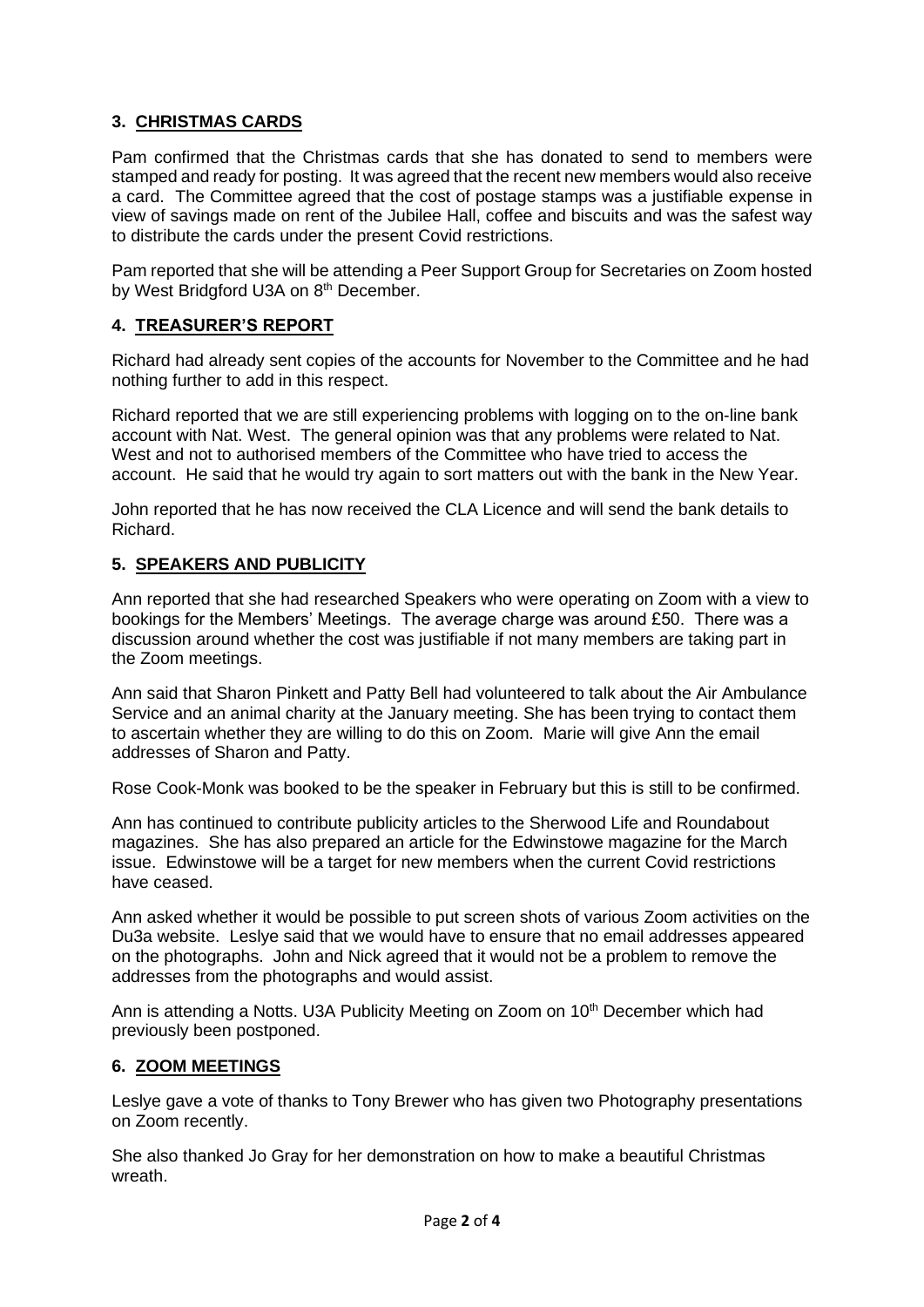The remainder of the Zoom meetings are as follow:

| Wednesday 9 <sup>th</sup> December (7.00pm)    | Scattergories - we challenge you |
|------------------------------------------------|----------------------------------|
| Saturday 12 <sup>th</sup> December (7.00pm)    | Laughter Night                   |
| Monday, 14 <sup>th</sup> December (2.00pm)     | Du3a Members Hour                |
| Wednesday, 16 <sup>th</sup> December (7.00 pm) | <b>Christmas Quiz</b>            |
| Saturday, 19th December (7.00pm)               | <b>Christmas Party</b>           |

Leslye would also like to organise something for New Year's Eve.

Leslye has passed on to Richard the receipts for small prizes given for some of the Zoom competitions, the monies for which will be taken from the Social Account.

# **7. OPEN FORUM**

Leslye gave a vote of thanks to individual members of the Committee for the work they have undertaken since she became Chair.

- She thanked Pam, not only for continuing her duties as Secretary, but for the work she has done on the re-branding of Du3A. She has also attended many virtual regional meetings on behalf of Du3a and generally been of great support for Leslye.
- Richard was thanked for continuing in his role as Treasurer, dealing with membership fees, trying to get the on-line banking working and general support.
- Marie was thanked for continuing in her role as Membership Secretary but also being very much involved in the welfare of our members. She was instrumental in contacting members by telephone during the present crisis. She has also been of great support to Leslye.
- John was thanked for his fantastic work on the Newsletter which has changed beyond recognition during the Covid crisis. Leslye has sent a copy of the magazine to Jean Hogg of Notts Regional U3A who thought that it was "absolutely outstanding". John also delivers by hand a hard copy of the Newsletter to those members who do not have email.
- Ann was thanked for her promotion articles in the local papers and also for the work she has done on updating the Du3a website. She has also continued in her role as Co-ordinator of Guest Speakers.
- Christine was thanked for the series of Coffee mornings she arranged in her garden for small groups of members when rules during the Covid Crisis allowed. She has also continued in her role as Group Co-ordinator.
- Nick was thanked for all the technical assistance he has given, not only in helping get Zoom meetings off the ground but also in the production of membership cards. He is always ready to help on any technical issue when needed.